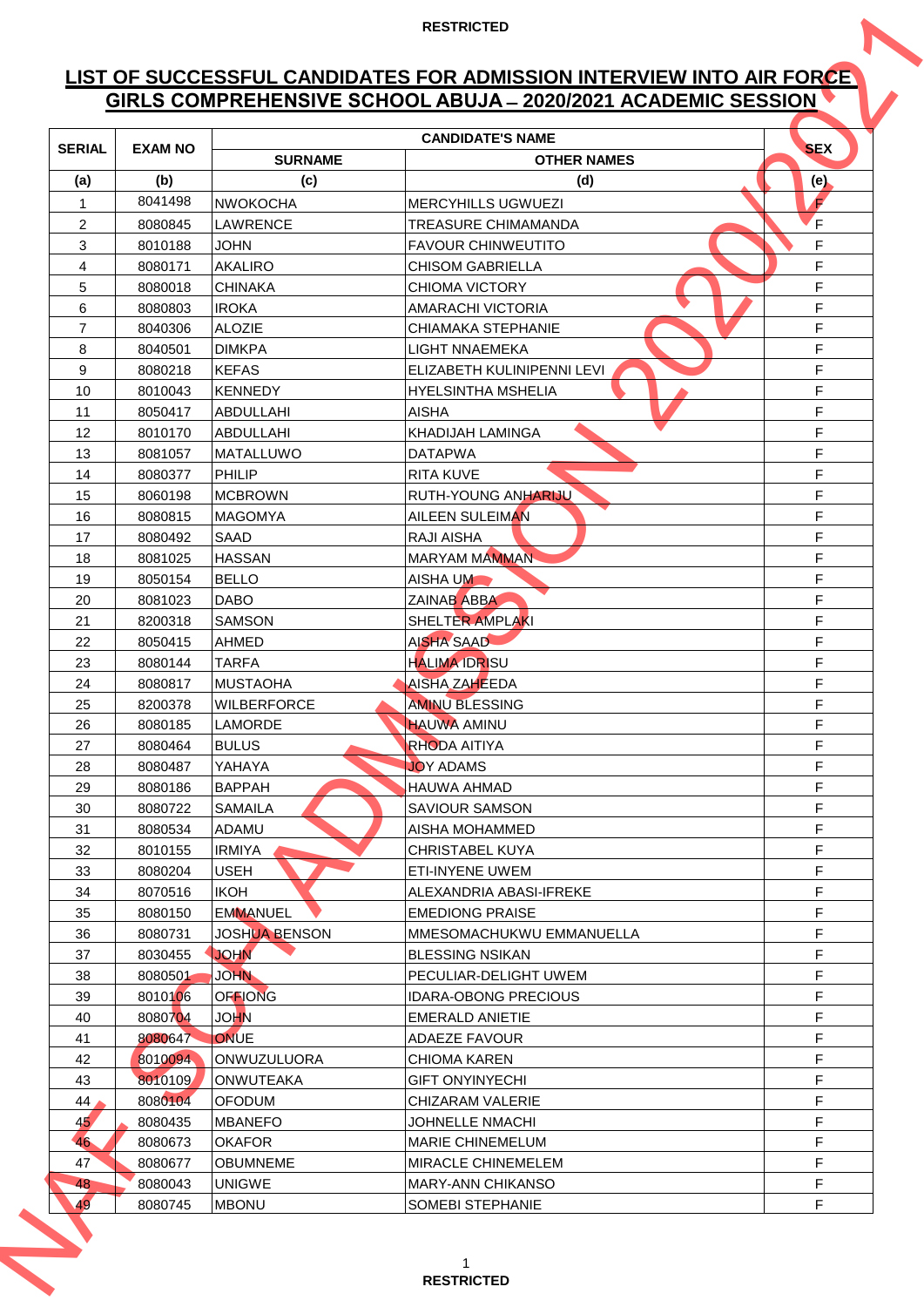| (a) | (b)     | (c)               | (d)                        | (e) |
|-----|---------|-------------------|----------------------------|-----|
| 50  | 8080700 | MAZELI            | MANUELA CHIMAMANDA         | F   |
| 51  | 8120198 | <b>OBI</b>        | JENNIFER EKPEREAMAKA       |     |
| 52  | 8080057 | <b>MAKASI</b>     | SOMTOCHUKWU HILDAGARDE     | F   |
| 53  | 8080635 | <b>ERIBENNE</b>   | <b>KAYLA CHIZARA</b>       | E   |
| 54  | 8080887 | OKECHUKWU         | <b>FAVOUR CHINAZA</b>      | F   |
| 55  | 8080507 | <b>OBIANYO</b>    | CHINAZA VICTORY            | F   |
| 56  | 8010032 | <b>NYAM</b>       | PEACE ATONG                | F   |
| 57  | 8010171 | <b>TAIBA</b>      | <b>MABEL VICTOR</b>        | F   |
| 58  | 8040259 | <b>HASSAN</b>     | <b>HAUWA SALEH</b>         | F   |
| 59  | 8060005 | ABDULLAHI         | HABIBA MOHAMMED            | F   |
| 60  | 8080557 | <b>BELLO</b>      | SA'ADATU SHEHU             | F   |
| 61  | 8080732 | <b>ILIYA</b>      | VIMINTA OLUWABUKOLA        | F   |
| 62  | 8080125 | <b>ABUBAKAR</b>   | <b>RUMAISAU</b>            | F   |
| 63  | 8050320 | <b>WANKA</b>      | <b>ISMAT SADIQ</b>         | F   |
| 64  | 8080245 | ABDULLAHI         | <b>HAMRAH</b>              | F   |
|     |         |                   | AFRAH ABDULLAHI            | F   |
| 65  | 8060072 | <b>HUSSAINI</b>   | <b>MARYAM</b>              | F   |
| 66  | 8010053 | <b>ISA</b>        |                            | F   |
| 67  | 8230046 | LAWAL             | <b>FATIMA ABDULLAHI</b>    |     |
| 68  | 8230027 | <b>ZAKARI</b>     | <b>AISHA SALEH</b>         | F   |
| 69  | 8080577 | <b>MICAH</b>      | EMMANUELLA IBEBIWARU       | F   |
| 70  | 8080073 | <b>ATEI SAMBO</b> | AYEBAKURO EMMANUELLA       | F   |
| 71  | 8081028 | <b>OFURUMAZI</b>  | <b>EBIDENYI MERCY</b>      | F   |
| 72  | 8080055 | <b>ABOKI</b>      | <b>BOMO STEPHANIE</b>      | F   |
| 73  | 8080334 | <b>REUBEN</b>     | <b>FAVOUR KPEI</b>         | F   |
| 74  | 8080439 | <b>AKAA</b>       | NGUMIMI REBEKAH            | F   |
| 75  | 8080541 | <b>OJONUGBA</b>   | EMMANUELLA EHI             | F   |
| 76  | 8080337 | <b>OKIBE</b>      | <b>OKA DIVA</b>            | F   |
| 77  | 8170165 | <b>MEDE</b>       | <b>DEBORAH DOOTER</b>      | F   |
| 78  | 8180138 | <b>NYITYO</b>     | <b>CHRISTABEL DOOSHIMA</b> | F   |
| 79  | 8080682 | <b>OJAH AMEH</b>  | <b>GREAT CHIKA</b>         | F   |
| 80  | 8080723 | ADIKWU            | JOSEPHINE ONYOWO           | F   |
| 81  | 8010100 | ABAH              | <b>DANIELLA IHOTU</b>      | F   |
| 82  | 8080537 | <b>SHISHI</b>     | <b>PHOEBE MIMIDOO</b>      | F   |
| 83  | 8080103 | <b>AKPA</b>       | <b>EMMANUELLA ENE</b>      | F   |
| 84  | 8190066 | ASAN              | <b>IVEREN CHRISTABEL</b>   | F   |
| 85  | 8010016 | ANEBI             | <b>DIVINE EHI</b>          | F   |
| 86  | 8080096 | <b>EJEH</b>       | <b>EMMANUELLA TITI</b>     | F   |
| 87  | 8180052 | <b>OCHIGBO</b>    | <b>SYDNEY OGWA</b>         | F   |
| 88  | 8080925 | <b>IMBUL</b>      | <b>FAITH MESUURSHATER</b>  | F   |
| 89  | 8080069 | <b>GEORGE</b>     | NGUEMO JOAN                | F   |
| 90  | 8170006 | <b>COMERT</b>     | PINKIE RENA                | F   |
| 91  | 8080642 | <b>OMACHOKO</b>   | SANDRA EHIGOCHO            | F   |
| 92  | 8170037 | <b>SHIANJO</b>    | MHENUTER SHALOM RITA       | F   |
| 93  | 8190089 | AKPAKWU           | <b>FAVOUR OCHANYA</b>      | F   |
| 94  | 8170063 | <b>SUGH</b>       | RITA-HARRIET TERADZUNGWE   | F   |
| 95  | 8060296 | <b>MICHAEL</b>    | <b>NAOMI ENE</b>           | F   |
| 96  | 8080681 | <b>UGBAHA</b>     | OOWO DIVINE                | F   |
| 97  | 8081036 | <b>DALA</b>       | <b>VASHTI IBRAHIM</b>      | F   |
| 98  | 8050057 | <b>MARGIMARI</b>  | HADASSAH IJIDAI            | F   |
| 99  | 8080180 | AHMAD             | KHADIJA M HARUN            | F   |
| 100 | 8081082 | <b>TIJANI</b>     | <b>FATIMA IBRAHIM</b>      | F   |
| 101 | 8080980 | ABDULLAHI         | <b>KHADIJA ALI</b>         | F   |
| 102 | 8010233 | <b>YUSUF</b>      | <b>CHIROMA CHRISTABEL</b>  | F   |
|     | 8080021 | <b>AUWALU</b>     | FATIMAH BURA HASSAN        | F   |
| 103 |         |                   |                            |     |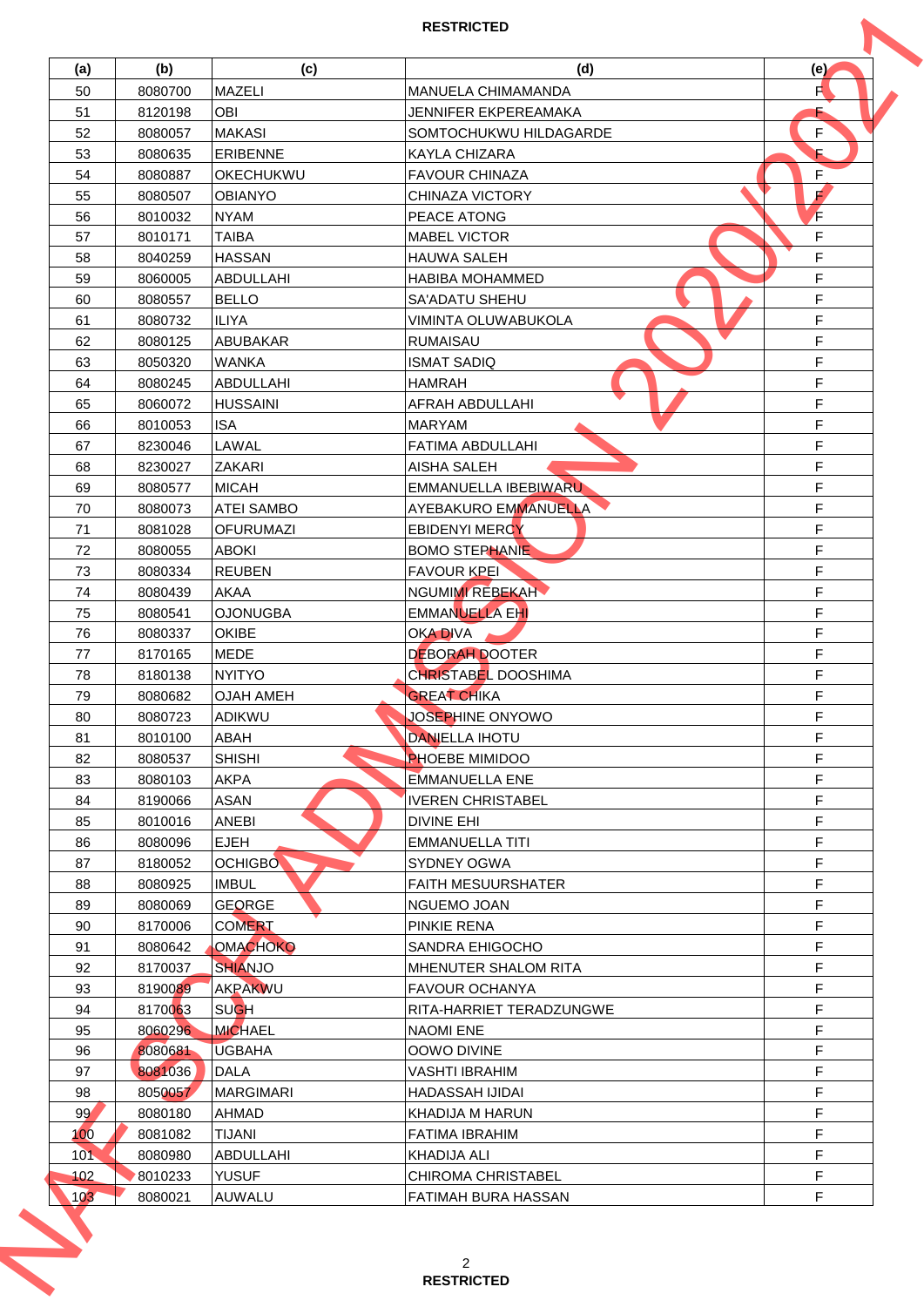| (a) | (b)                | (c)                      | (d)                            | (e) |
|-----|--------------------|--------------------------|--------------------------------|-----|
| 104 | 8180219            | <b>MAMUDA</b>            | <b>MARYAM</b>                  | F   |
| 105 | 8210035            | ABBA                     | KHALTHUM IBRAHIM               |     |
| 106 | 8080396            | <b>IBRAHIM MODU TELA</b> | <b>AISHA</b>                   | F   |
| 107 | 8050250            | <b>YUSUF</b>             | HANIFA USMAN                   | E   |
| 108 | 8080296            | ABBA                     | <b>AISHA WAZIRI</b>            | F   |
| 109 | 8080493            | <b>WONAH</b>             | JENNIFER ENE ANGEL             | F   |
| 110 | 8080466            | <b>ODEY</b>              | <b>VICTORIA IMOH</b>           | F   |
| 111 | 8080135            | <b>OKACHE</b>            | AVIELLA OLUDO                  | F   |
| 112 | 8010103            | <b>AGABI</b>             | <b>ESTHER ABICHA</b>           | F   |
| 113 | 8220013            | <b>AUGUSTINE</b>         | <b>EVA UVET</b>                | F   |
| 114 | 8080084            | ANDREW-ABUE              | PRISCILLA NENNOLEOCHUWE        | F   |
| 115 | 8010202            | <b>AGIDA</b>             | <b>MARIE-CHRISTIE IKORISHO</b> | F   |
| 116 | 8080902            | <b>UGBONG</b>            | <b>KAREN ANYAMA</b>            | F   |
| 117 | 8080463            | <b>AKONJOM</b>           | <b>EL-GRACE ANAKHAN</b>        | F   |
| 118 | 8080929            | <b>OWAN</b>              | BLOSSOM ONYEDEMA E.J           | F   |
| 119 | 8070164            | <b>MORDI</b>             | EKENEDILICHUKWU JOAN           | F   |
| 120 | 8010001            | <b>OSOGBA</b>            | <b>SHALOM JEREMIAH</b>         | F   |
| 121 | 8080923            | <b>OKOH</b>              | MARYANTOINETTE IFECHUKWUDE     | F   |
| 122 | 8080746            | <b>GBEMUDU</b>           | NICOLE NDIDI                   | F   |
| 123 | 8080991            | <b>ESOMU</b>             | <b>OGHENETEGA ERU ANGEL</b>    | F   |
| 124 | 8080032            | <b>ANIZOR</b>            | DIVINE-CECILIA CHUKWUYEM       | F   |
| 125 | 8190091            | <b>ACHUGBUWE</b>         | VALENTINA NKEM                 | F   |
| 126 | 8080025            | <b>OFILI</b>             | PRISCILLIA ONYINYECHUKWU       | F   |
| 127 |                    | <b>UMUKORO</b>           |                                | F   |
|     | 8080850<br>8080804 |                          | <b>KAYLA UFUOMA</b>            |     |
| 128 |                    | TONGHALA                 | <b>TAMARABRAKEMI PRECIOUS</b>  | F   |
| 129 | 8081088            | ARIGBE                   | <b>EGHOGHOME CASEY</b>         | F   |
| 130 | 8080260            | OKOBI                    | <b>IFEOMA GIFT</b>             | F   |
| 131 | 8080001            | <b>EMMANUEL</b>          | <b>MERCY ELOHO</b>             | F   |
| 132 | 8080114            | <b>OSIEBE</b>            | <b>OGHENEYOMA ANGEL</b>        | F   |
| 133 | 8190040            | <b>OBIOGURU</b>          | <b>OGHENETEGA ANANDA</b>       | F   |
| 134 | 8150891            | AHMED                    | <b>OZMA TREASURE</b>           | F   |
| 135 | 8080080            | IKPE AGHA                | FAVOUR AMARACHI                | F   |
| 136 | 8080145            | NKAMA-OBINNA             | <b>MIRIAM EZINNE</b>           | F   |
| 137 | 8080092            | <b>UWA</b>               | HENRIETTA UGOCHINYEREM         | F   |
| 138 | 8080498            | <b>NKEMAKOLAM</b>        | <b>EZINNE GIFT ONYINYECHI</b>  | F   |
| 139 | 8080272            | UTA-DANIEL               | UCHECHI LOIS                   | F   |
| 140 | 8080437            | ONU-UZOMA                | <b>GRACE CHISOM</b>            | F   |
| 141 | 8080688            | <b>IWERE</b>             | <b>ANDREA EHINOSEN</b>         | F   |
| 142 | 8080530            | <b>ONI-NATHANIEL</b>     | ABIEYUWA CHIMAMANDA            | F   |
| 143 | 8080020            | <b>ADAGHE</b>            | <b>IVIEOSE MARY</b>            | F   |
| 144 | 8080318            | <b>JIBRIL</b>            | AMANDA OTSE                    | F   |
| 145 | 8080403            | ERO <sup>1</sup>         | <b>OSAHRIEME RUTH</b>          | F   |
| 146 | 8010154            | <b>ASUELIMEN</b>         | KAYLA OMONIGHO                 | F   |
| 147 | 8080046            | <b>WILLIAMS</b>          | <b>IMMACULATE OCHANYA</b>      | F   |
| 148 | 8080528            | <b>OMUEH</b>             | <b>MICHAELA OFURE</b>          | F   |
| 149 | 8110026            | <b>IRUMHESON</b>         | ANGEL AMIAMTIEME               | F   |
| 150 | 8081029            | <b>AGBANU</b>            | JAME-SHILOH ITSINEGBEME        | F   |
| 151 | 8080536            | <b>IZIDE</b>             | <b>PROMISE OGHENERO</b>        | F   |
| 152 | 8081044            | ANEGBODE                 | KINSLEY GLORY ONUSEMUDIANA     | F   |
| 153 | 8070464            | IMAM                     | RAHIMA OMOTINE                 | F   |
| 154 | 8081046            | <b>STEPHEN</b>           | CHRISTABEL ALEXANDER           | F   |
| 155 | 8080603            | OKOH-AIGBODION           | <b>SHARON OFURE</b>            | F   |
| 156 | 8080623            | <b>OTAIGBE</b>           | <b>ISIBHAKHOMEN OFURE</b>      | F   |
| 157 | 8110305            | <b>ATAIYERO</b>          | OYINDAMOLA DEBORAH             | F   |
|     |                    |                          |                                |     |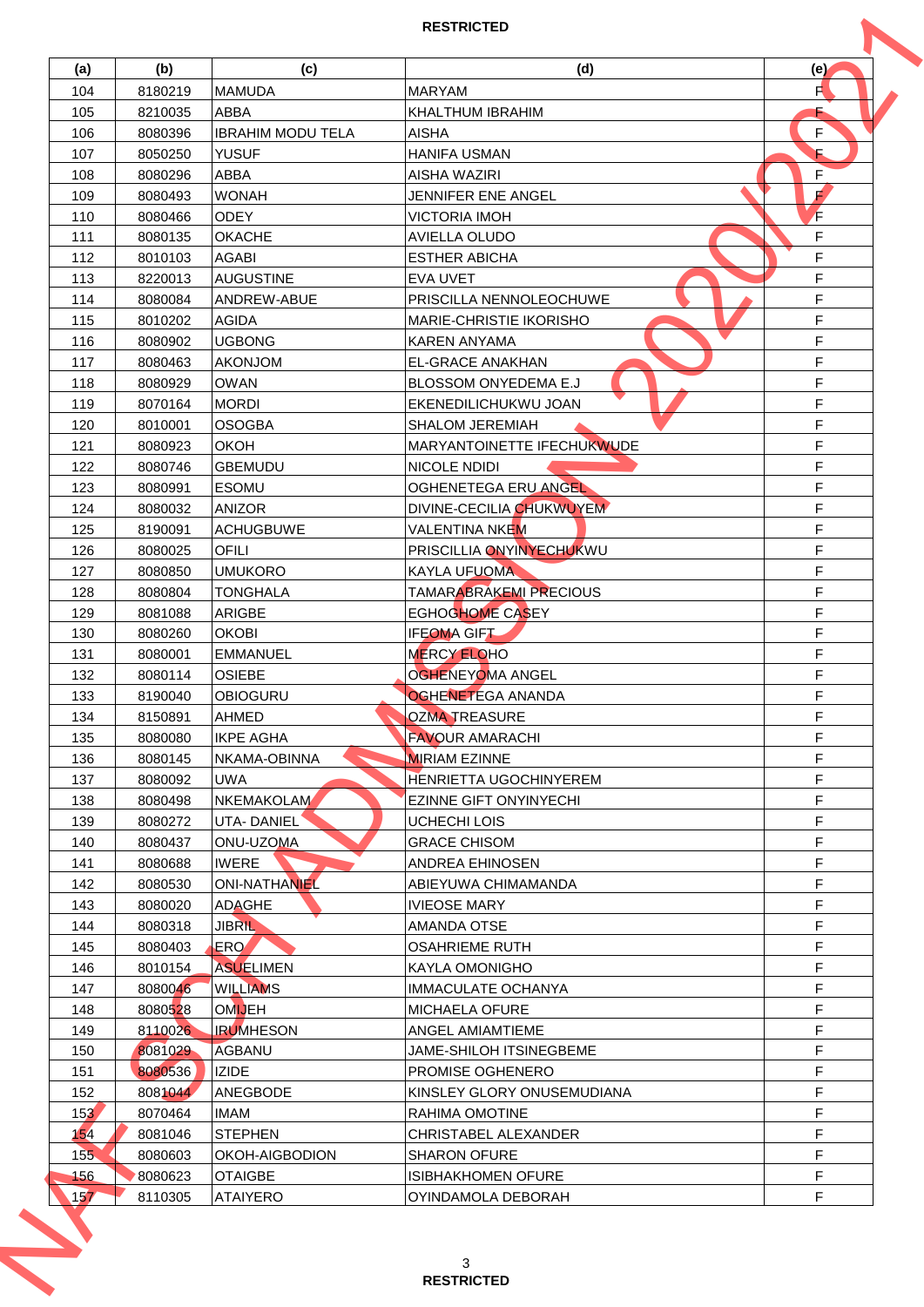|     |         |                  | <b>RESTRICTED</b>             |     |
|-----|---------|------------------|-------------------------------|-----|
| (a) | (b)     | (c)              | (d)                           | (e) |
| 158 | 8080311 | ADU              | <b>DELIGHT ITUNU</b>          | F   |
| 159 | 8070753 | <b>ODALIKI</b>   | OLUWALONIMI JESUTONI          |     |
| 160 | 8170010 | <b>ALABI</b>     | DAMILOLA SOLACE               | F   |
| 161 | 8080886 | <b>OGUNMOLA</b>  | <b>ABISAYO MORENIKE</b>       | E   |
| 162 | 8110163 | <b>ADEYEMI</b>   | <b>ENIOLA DEBORAH</b>         | F   |
| 163 | 8190011 | <b>OWONIKOKO</b> | <b>FAVOUR KEMI</b>            | F   |
| 164 | 8080393 | <b>AYODELE</b>   | OLUWAFISAYOMI ANTHONY         | F   |
| 165 | 8080139 | <b>AFE</b>       | <b>FIKAYOMI FEYISAYO</b>      | F   |
| 166 | 8080305 | ADAMOLEKUN       | <b>GREATNESS HEPHZIBAH</b>    | F   |
| 167 | 8170009 | <b>ALABI</b>     | <b>TEMILOLA TEHILA</b>        | F   |
| 168 | 8080118 | <b>APATA</b>     | <b>OLUWAFUNBI GRACE</b>       | F   |
| 169 | 8080576 | <b>ADENIYI</b>   | PRISCILLA OLUWAYOMI           | F   |
| 170 | 8010124 | <b>UCHELEKE</b>  | <b>MIRIAM MMESOMA</b>         | F   |
| 171 | 8080082 | <b>ONONYEM</b>   | NMESOMA VIVIAN                | F   |
| 172 | 8080643 | <b>ODO</b>       | OYINYECHUKWU ELIZABETH        | F   |
| 173 | 8080406 | <b>ONYEKELU</b>  | MMESOMA JANE FRANCES          | F   |
| 174 | 8080617 | <b>OBUTE</b>     | CHINENYE JENNIFER             | F   |
| 175 | 8170125 | <b>UDEH</b>      | <b>CHIKA FELICIA</b>          | F   |
| 176 | 8080730 | FRED-GOSIOHA     | <b>COLETTE ONYIYECHUKWUKA</b> | F   |
| 177 | 8080909 | <b>MBAH</b>      | AMARACHI SHALOM               | F   |
| 178 | 8080605 | <b>UGWU</b>      | <b>KENECHUKWU VIVIAN</b>      | F   |
| 179 | 8180062 | <b>ASOGWA</b>    | <b>FAVOUR CHIDERA</b>         | F   |
| 180 | 8080392 | <b>ABONYI</b>    | <b>CHIOMA JUDITH</b>          | F   |
| 181 | 8120126 | <b>CHUKWU</b>    | MARY ADANNE                   | F   |
| 182 | 8080797 | OMELU            | MICHELLE CHINEMEREM           | F   |
| 183 | 8080003 | <b>OSSAI</b>     | <b>ANGEL CHIMAMADA</b>        | F   |
| 184 | 8080341 | ADAMU            | <b>AISHAT NDAKPAGUN</b>       | F   |
| 185 | 8080146 | CHUKWUWEMEKA     | <b>ANTOINETTE CHIMEMERIE</b>  | F   |
| 186 | 8080038 | <b>AFELUMO</b>   | <b>ALIYAH ABENI</b>           | F   |
| 187 | 8080824 | <b>UCHEOSSAI</b> | <b>CHIMAMANDA CHIDINMA</b>    | F   |
| 188 | 8080894 | <b>BIKO</b>      | AMINA IHSAN                   | F   |
| 189 | 8080630 | ABUBAKAR         | <b>FATIMA PADA</b>            | F   |
| 190 | 8170119 | <b>ILIYA</b>     | <b>HAUWA U. DADA</b>          | F   |
| 191 | 8080063 | <b>MUNTAQA</b>   | KHADEEJAH ABUBAKAR            | F   |
| 192 | 8080329 | <b>OTARU</b>     | <b>HIBATULLAH</b>             | F   |
| 193 | 8080233 | ABDULKADIR       | FAIZA -                       | F   |
| 194 | 8080778 | ADEDAYO          | ADERINSOLA ABIMBOLA           | F   |
| 195 | 8080573 | <b>IBRAHIM</b>   | <b>AZEEMAH LAMI</b>           | F   |
| 196 | 8230037 | <b>JAAFAR</b>    | <b>MAIMUNA JAWAHIR</b>        | F   |
| 197 | 8080669 | <b>CHUGALI</b>   | <b>ANOIMIN MICHELLE</b>       | F   |
| 198 | 8080366 | <b>YUSUF</b>     | <b>VASTY RUBAINU</b>          | F   |
| 199 | 8080024 | <b>SAMBO</b>     | RUKAIYATU IMAN ABUBAKAR       | F   |
| 200 | 8060042 | <b>YUNUSA</b>    | <b>HAUWA AHMED</b>            | F   |
| 201 | 8010219 | <b>ABUBAKAR</b>  | HAJARA ALHAJI                 | F   |
| 202 | 8080511 | <b>CHAM</b>      | NATHANIEL MIDAH               | F   |
| 203 | 8080191 | <b>MOHAMMED</b>  | <b>MARYAM SAIDU</b>           | F   |
| 204 | 8180204 | <b>PAUL</b>      | <b>CASSANDRA PRUDENT</b>      | F   |
| 205 | 8080321 | ADAM             | <b>HAUWAU YAHYA</b>           | F   |
| 206 | 8081024 | ALI ISA          | NANA AISHA                    | F   |
| 207 | 8180279 | <b>MUHAMMAD</b>  | AISHA JULDE                   | F   |
| 208 | 8080508 | <b>KORIE</b>     | MMESOMACHUKWU ESTHER          | F   |
| 209 | 8081037 | <b>DIEUDONNE</b> | FREDA ADAEZE                  | F   |
| 210 | 8080705 | ASAWALAM         | <b>KOSI VERA</b>              | F   |
| 211 | 8080962 | <b>OKERE</b>     | <b>IHUOMA AMBY</b>            | F   |
|     |         |                  | 4                             |     |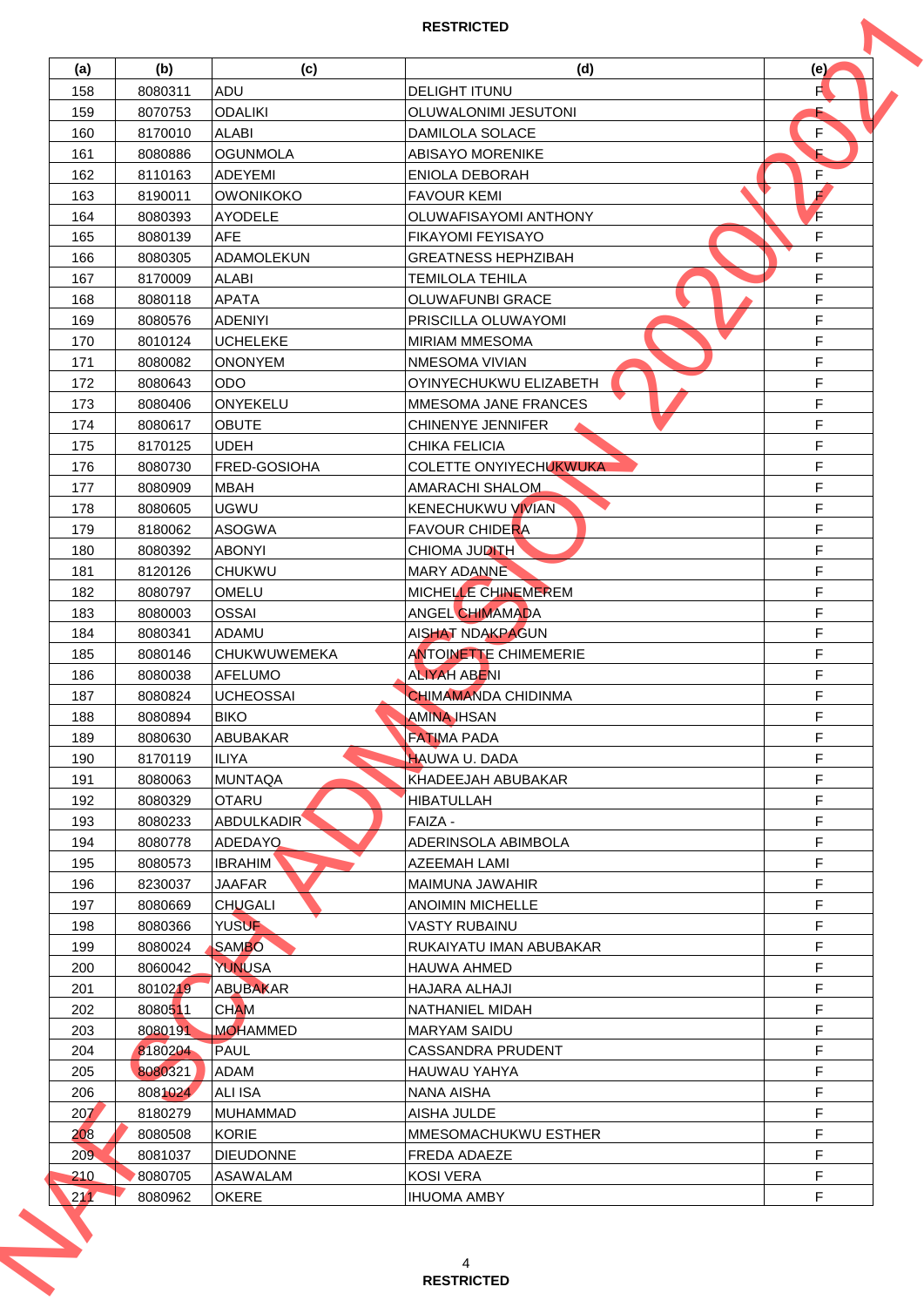| (a) | (b)     | (c)                 | (d)                         |        |
|-----|---------|---------------------|-----------------------------|--------|
|     |         |                     |                             | (e)    |
| 212 | 8080953 | <b>EKWERIKE</b>     | <b>EUNICE CHINAZA</b>       | F      |
| 213 | 8080348 | <b>UGWUADU</b>      | ADAEZE ISABEL ATINUKE       |        |
| 214 | 8080169 | <b>NWANNE</b>       | <b>MARY OLUCHI</b>          | F      |
| 215 | 8080023 | <b>NNOCHIRIONYE</b> | <b>MIRABEL CHINYERE</b>     | E      |
| 216 | 8080417 | <b>IKECHUKWU</b>    | <b>CHERYLE CHIMBINYEREM</b> | F      |
| 217 | 8180227 | <b>MBAMA</b>        | PHILOMINA CHINEMEREM        | F      |
| 218 | 8080741 | CHARLES-OKOLI       | <b>BLESSING CHIMDIYA</b>    | F      |
| 219 | 8081062 | SMART-OSUOHA        | <b>MUNACHISO CHRISTABEL</b> | F      |
| 220 | 8080866 | <b>KELECHI</b>      | <b>FAVOUR CHINEMEMMA</b>    | F      |
| 221 | 8080035 | <b>IREGBU</b>       | <b>CHIOMA GIFT</b>          | F      |
| 222 | 8080386 | <b>MADUABUCHI</b>   | PRECIOUS MMESOMA            | F      |
| 223 | 8080355 | <b>ONYEMA</b>       | <b>CHINENYE VANESSA</b>     | F      |
| 224 | 8080912 | <b>OKORIE</b>       | EMMANUELLA KAMSIYOCHUKWU    | F      |
| 225 | 8080776 | <b>METU</b>         | <b>AMARACHI DANIELLA</b>    | F      |
| 226 | 8080646 | ANYANWU             | <b>BLESSING EKENE EBERE</b> | F      |
| 227 | 8080917 | SAMUEL .B.          | PRECIOUS CHIDERA            | F      |
| 228 | 8180013 | <b>YUSUF</b>        | NAWLA ABUBAKAR              | F      |
| 229 | 8180455 | <b>JAMILU</b>       | <b>HAUWA BASIRU</b>         | F      |
| 230 | 8180089 | <b>MUHAMMAD</b>     | AISHA ABBA                  | F      |
| 231 | 8050557 | ABDULRAHMA          | RUQAYYA JAHUN               | F      |
| 232 | 8080275 | <b>BASIRU</b>       | <b>ZAINAB MUHAMMAD</b>      | F      |
| 233 | 8080007 | <b>KABURUK</b>      | <b>DINAH KUYET</b>          | F      |
| 234 | 8081078 | <b>BELLO</b>        | <b>HIBATULLAH</b>           | F      |
| 235 | 8081080 | <b>BELLO</b>        | <b>MUFIDA</b>               | F      |
| 236 | 8080149 | <b>HASSAN</b>       | <b>FATIMA</b>               | F      |
| 237 | 8050059 | <b>BUZUN</b>        | JANESSA ZICHAT              | F      |
| 238 | 8041063 | <b>DOGARI</b>       | LEAH INNA                   | F      |
| 239 | 8170031 | <b>AJAHSON</b>      | <b>DORCAS ANIGA</b>         | F      |
| 240 | 8080822 | <b>MIJINYAWA</b>    | <b>CLAIRE HANNATU</b>       | F      |
| 241 | 8080076 | <b>DOGO</b>         | <b>KPEIKNOM MICHELLE</b>    | F      |
| 242 | 8080101 | <b>ISMAIL</b>       | AISHA MUHAMMAD              | F      |
| 243 | 8080351 | MOHAMMED            | <b>MARYAM</b>               | F      |
| 244 | 8080790 | <b>MADAH</b>        | <b>UPEH FAUSTINA</b>        | F      |
| 245 | 8060299 | <b>CHECHET</b>      | JĒDIDAH                     | F      |
| 246 | 8050380 | <b>AUWAL</b>        | RABIAT BAKORI               | F      |
| 247 | 8010062 | <b>MUSA</b>         | NDIPAYAN PRECIOUS           | F      |
| 248 | 8080959 | <b>JOHN</b>         | <b>SHALLOM SIMNOM</b>       | F      |
| 249 | 8110006 | <b>MOSES</b>        | MIRABEL KUYET               | F      |
| 250 | 8010041 | JAMIL               | <b>AISHAH TAHIR</b>         | F      |
| 251 | 8080639 | <b>MATHEW</b>       | ANNA JEMIMA                 | F      |
| 252 | 8050461 | <b>JALLO</b>        | <b>HAUWA</b>                | F      |
| 253 | 8080195 | <b>SIMON</b>        | <b>COMFORT BONUM</b>        | F      |
|     | 8220012 | <b>ADAMU</b>        | <b>AISHAT</b>               | F      |
| 254 |         |                     |                             | F      |
| 255 | 8081081 | <b>ABUBAKAR</b>     | ALIYU AMINA                 |        |
| 256 | 8080027 | <b>ALIYU</b>        | NANA AISHA                  | F      |
| 257 | 8180298 | <b>SALIH</b>        | <b>MAYMUNAH</b>             | F      |
| 258 | 8080532 | <b>ABBAS</b>        | <b>FATIMA ZAHRA</b>         | F      |
| 259 | 8050037 | LAWAL               | <b>FATIMA SHARIFF</b>       | F      |
| 260 | 8180051 | <b>MUHAMMAD</b>     | <b>NAFISAT NASIR</b>        | F      |
| 261 | 8180330 | TIJJANI             | <b>FADIMATU AHMAD</b>       | F      |
| 262 | 8050673 | MUHAMMAD            | <b>MARYAM SADIYA</b>        | F      |
|     | 8080161 | <b>IBRAHIM</b>      | <b>MARYAM YUSUF</b>         |        |
| 264 | 8180167 | <b>SALIHU</b>       | <b>KHADIJA NANA</b>         |        |
| 265 | 8080164 | <b>HALADU</b>       | AISHA MUHAMMAD              | F      |
| 263 |         |                     | 5                           | F<br>F |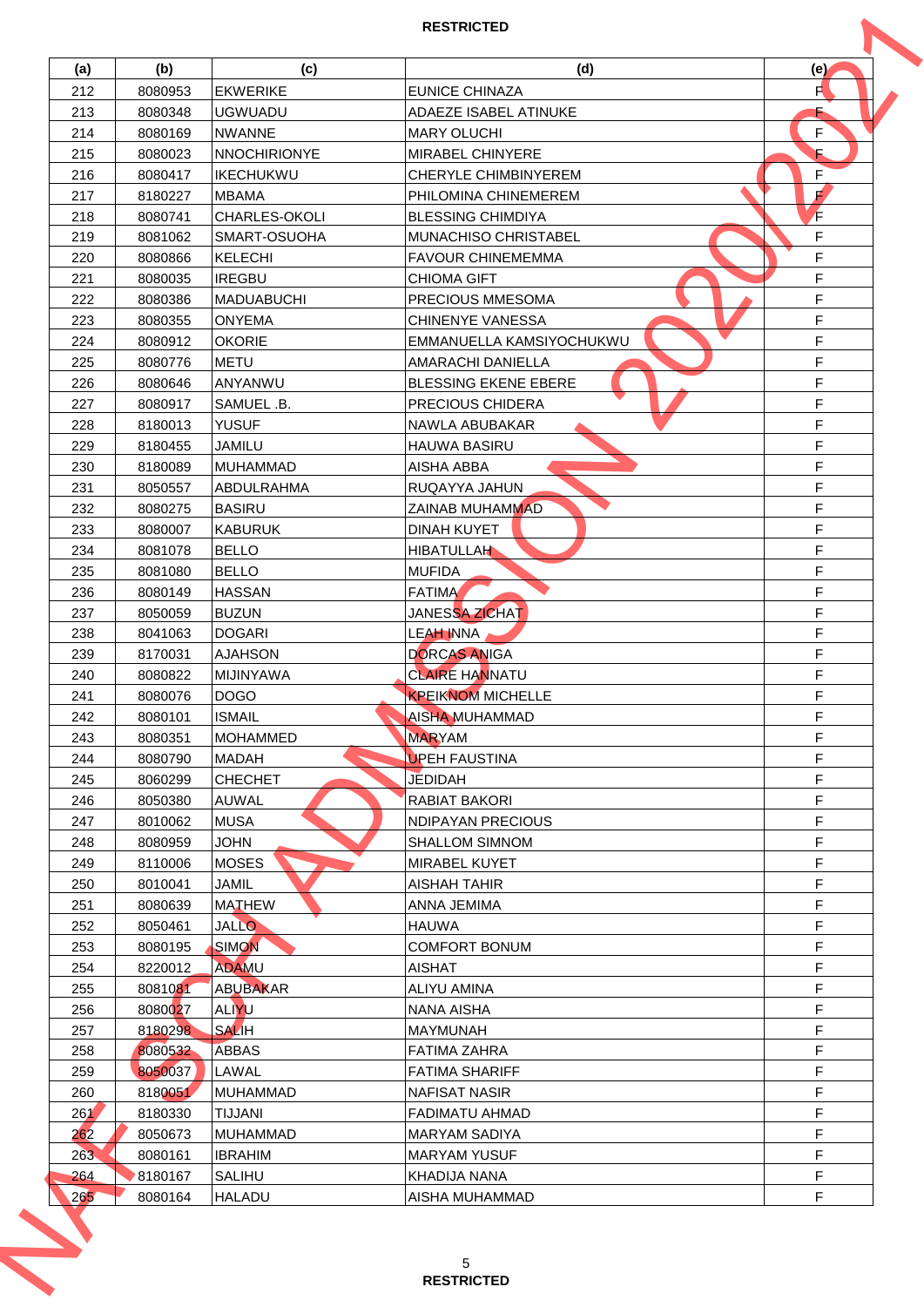| (a) | (b)     | (c)              | (d)                          | (e)    |
|-----|---------|------------------|------------------------------|--------|
| 266 | 8080865 | <b>IDRIS</b>     | KHADIJAH ABUBAKAR            | F      |
| 267 | 8180472 | <b>MUHAMMAD</b>  | SHARIFAT ZAKARIYYA           |        |
| 268 | 8180026 | <b>TIJJANI</b>   | <b>AISHA YUSUF</b>           | F      |
| 269 | 8180151 | <b>HABIB</b>     | <b>MARYAM HUSSAINI</b>       | E      |
| 270 | 8180286 | SANI             | <b>MUFIDA UMAR</b>           | F      |
| 271 | 8081022 | <b>KABIR</b>     | <b>HAFSAT AMAL</b>           | F      |
| 272 | 8180462 | <b>USMAN</b>     | KHADIJA NADADA               | F      |
| 273 | 8180463 | <b>USMAN</b>     | HAUWA'U NADADA               | F      |
| 274 | 8080029 | ARMAYAU          | <b>KHADIJA YUSUF</b>         | F      |
| 275 | 8060133 | ALIYU            | RAHAMA GAMBO                 | F      |
| 276 | 8100022 | <b>HAMISU</b>    | <b>HANNATU</b>               | F      |
| 277 | 8080216 | <b>MAGAJI</b>    | KHADIJAT ADO                 | F      |
| 278 | 8080505 | <b>GARBA</b>     | <b>JULIA RAKIYA</b>          | F      |
| 279 | 8060066 | <b>NURA</b>      | <b>UMMUL KHAIRI MATI</b>     | F      |
| 280 | 8180211 | <b>KABIR</b>     | RUKAYYA SAFANA               | F      |
| 281 | 8050097 | <b>RILWAN</b>    | <b>AISHA HALIRU</b>          | F      |
| 282 | 8010206 | <b>HASSAN</b>    | <b>RADIAT RAJI</b>           | F      |
| 283 | 8050677 | <b>USMAN</b>     | <b>SABILA</b>                | F      |
| 284 | 8080307 | <b>KOMO</b>      | <b>JAINA LOHDIR</b>          | F      |
| 285 | 8080229 | <b>NASIR</b>     | <b>HAFSA USMAN</b>           | F      |
| 286 | 8050049 | <b>USMAN</b>     | KHADIJA BAWA                 | F      |
| 287 | 8050468 | <b>HAMZA</b>     | <b>FATIMA KAOJE</b>          | F      |
| 288 | 8180024 | <b>MUSA</b>      | <b>ZAINAB MAISAMARI</b>      | F      |
| 289 | 8180071 | <b>MUHAMMED</b>  | <b>HAFSA IBRAHIM</b>         | F      |
|     |         |                  |                              |        |
| 290 | 8080099 | SHEHU MUHAMMAD   | HAUWAA¢Â,¬Â"¢U               | F      |
| 291 | 8080910 | <b>DANJUMA</b>   | <b>RASHIDAT DANTANI</b>      | F      |
| 292 | 8080160 | <b>OBANURE</b>   | <b>TIMILEYIN YEWANDE</b>     | F<br>F |
| 293 | 8080442 | ABDULLAHI        | <b>RAHAMA</b>                |        |
| 294 | 8080449 | <b>SALIHU</b>    | <b>FAIZA OMAYOZA</b>         | F      |
| 295 | 8080774 | OSINLU           | <b>BLESSING NIFEMI</b>       | F      |
| 296 | 8080632 | ADEYANJU         | <b>JESU-DABIRA HAPPINESS</b> | F      |
| 297 | 8080201 | <b>ADOGBO</b>    | <b>ZARA NINMA</b>            | F      |
| 298 | 8080539 | <b>HASSIM</b>    | TAIBAT                       | F      |
| 299 | 8020016 | <b>KASHIM</b>    | HANNATU OZAVIZE              | F      |
| 300 | 8010031 | MOHAMMED         | SAADAT                       | F      |
| 301 | 8081005 | <b>AKPA</b>      | STEPHANIE OJONEKE            | F      |
| 302 | 8080775 | AYODELE-JOSH     | <b>EYINMOFE ESTHER</b>       | F      |
| 303 | 8080091 | AKADI-MOSUGU     | <b>OSISIYE OLUWASEUN</b>     | F      |
| 304 | 8080262 | <b>UMAR</b>      | <b>RAHMAT WINNER</b>         | F      |
| 305 | 8170054 | ADAH-AMADE       | <b>FAITHFUL IBE</b>          | F      |
| 306 | 8010019 | <b>ORUMAH</b>    | JOSEPINE IKO-OJO             | F      |
| 307 | 8080271 | <b>EKPAH</b>     | JEMIMAH OMOJO                | F      |
| 308 | 8080071 | <b>ABDULLAHI</b> | <b>MARIAM OMOLARA</b>        | F      |
| 309 | 8080842 | <b>OLUFADE</b>   | <b>JENNIFER YEWANDE</b>      | F      |
| 310 | 8080313 | <b>ATOJOKO</b>   | <b>OJONUMA DANNIEL</b>       | F      |
| 311 | 8100046 | EMMANUEL-AMODU   | <b>TREASURE L</b>            | F      |
| 312 | 8080050 | <b>ATABO</b>     | PRINCESS OJONUGWA PEACE      | F      |
| 313 | 8081060 | ABDULLAHI        | LABIBA IZE                   | F      |
| 314 | 8170199 | <b>OYIBO</b>     | <b>EVELYN ELEOJO</b>         | F      |
| 315 | 8080990 | <b>UMAR</b>      | NABEELA UNEKWU               | F      |
| 316 | 8050396 | <b>IGOCHE</b>    | <b>ZOE OJONIMI</b>           | F      |
| 317 | 8080770 | <b>YUSUF</b>     | <b>MARDIA OIZA</b>           | F      |
| 318 | 8080075 | <b>UMAR</b>      | SALAMATU UMMU                | F      |
| 319 | 8080840 | <b>ENWUCHOLA</b> | <b>JESSICA ENYO</b>          | F      |
|     |         |                  |                              |        |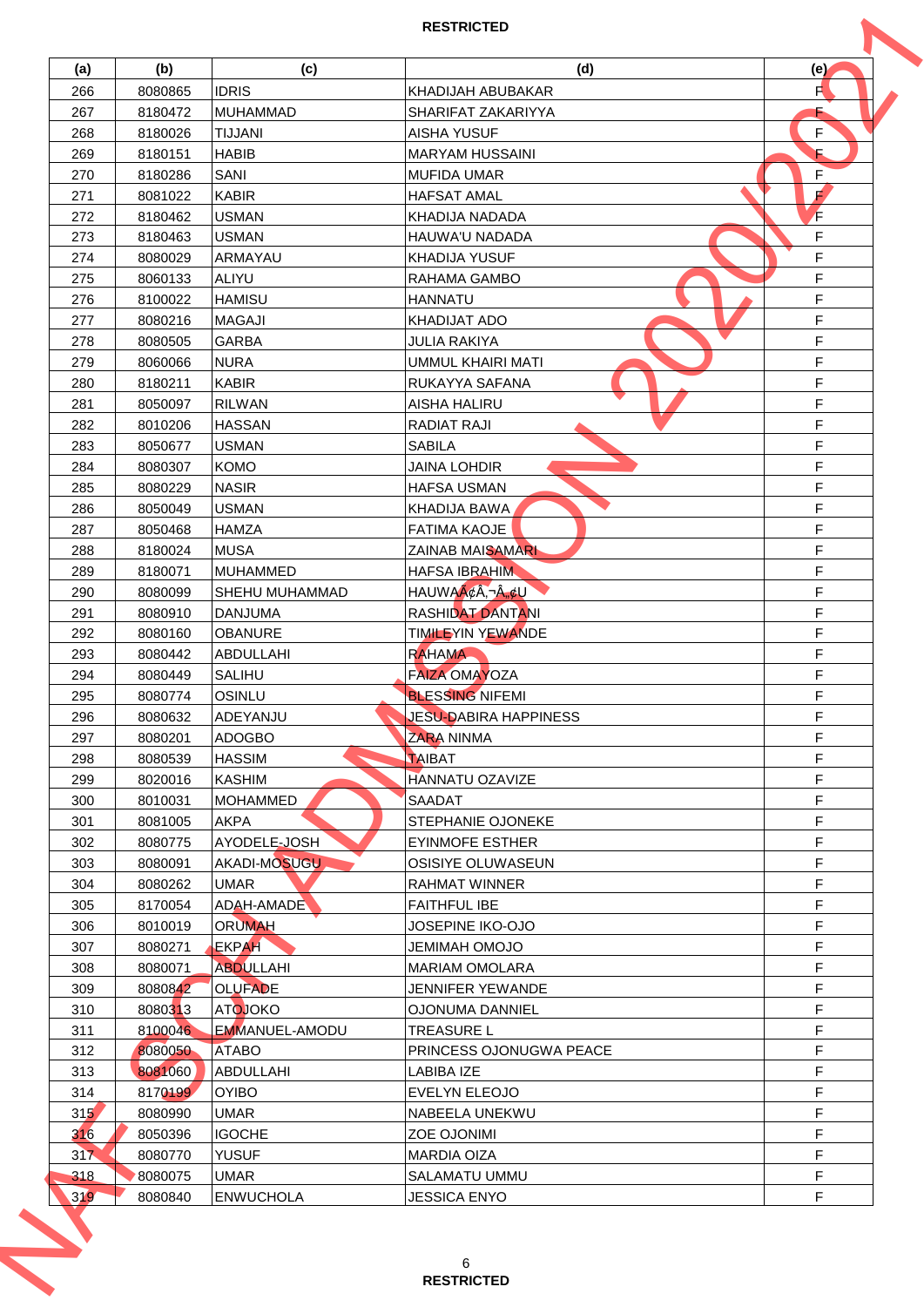|     | (b)                | (c)               | (d)                         | (e) |
|-----|--------------------|-------------------|-----------------------------|-----|
| 320 | 8080308            | SOLOMON           | <b>FAUSTINA ALADI</b>       | F   |
| 321 | 8080485            | <b>BABA</b>       | AMINA OMOJO                 |     |
| 322 | 8080920            | <b>IBRAHIM</b>    | LAILA A                     | F   |
| 323 | 8080738            | <b>IDRIS</b>      | <b>RAHAMA</b>               | E   |
| 324 | 8080222            | <b>IMAM</b>       | <b>FATIMA ABIODUN</b>       | F   |
| 325 | 8080136            | <b>AHMED</b>      | <b>JEMILAT AJOKE</b>        | F   |
| 326 | 8010047            | <b>IBRAHIM</b>    | ZAINAB AHMED                | F   |
| 327 | 8081012            | <b>DUNMADE</b>    | REJOICE OLUBOLADE           | F   |
| 328 | 8080814            | <b>AFOLAYAN</b>   | EMMANUELLA OLUWASIJIBOMI    | F   |
| 329 | 8080467            | <b>SALIHU</b>     | KABEERAH ISMAILA            | F   |
| 330 | 8220014            | <b>ABDULLAHI</b>  | TOIBAT OPEYEMI              | F   |
| 331 | 8080526            | SALAH             | NIMAT TITILOLA              | F   |
| 332 | 8080409            | <b>ADUNMO</b>     | <b>LIGHT IYANUOLUWA</b>     | F   |
| 333 | 8080388            | ONIREMU           | <b>OLUWADARASIMI PRIASE</b> | F   |
| 334 | 8080598            | <b>JIMOH</b>      | <b>KABIRAT MOBOLANLE</b>    | F   |
|     |                    |                   |                             | F   |
| 335 | 8020051            | ABDULLAHI         | MUMEENAT OLAMIDE            |     |
| 336 | 8050665            | <b>BUSARI</b>     | <b>SEMIYA</b>               | F   |
| 337 | 8080385            | <b>ISMAIL</b>     | <b>FAITH OLUWAKEMI</b>      | F   |
| 338 | 8130094            | <b>MOHAMMED</b>   | YETUNDE SHIFAU              | F   |
| 339 | 8080422            | <b>DABIRI</b>     | WISAL OYINDAMOLA            | F   |
| 340 | 8070436            | <b>ATOLAGBE</b>   | ENIOLA OLALEKAN             | F   |
| 341 | 8170147            | ADEDEJI           | <b>AYOMIDE FAITH</b>        | F   |
| 342 | 8080034            | <b>UNJIE</b>      | <b>KEREN MEMBE</b>          | F   |
| 343 | 8130239            | <b>RILWANU</b>    | UZERAH YAHAYA               | F   |
| 344 | 8180340            | <b>EKEJI</b>      | <b>ANDREA ADAMU</b>         | F   |
| 345 | 8080836            | <b>GAMBO</b>      | <b>FATIMA ABUBAKAR</b>      | F   |
| 346 | 8080982            | <b>SHEIKH</b>     | <b>IBRAHIM ABIDAH</b>       | F   |
| 347 | 8080248            | <b>MUHAMMAD</b>   | <b>NAFISA MUSA</b>          | F   |
| 348 | 8080698            | <b>ORUME</b>      | JOANNAH ONESHIKOWUSU        | F   |
| 349 | 8080017            | <b>MOHAMMED</b>   | <b>HALIMA ABDULLAHI</b>     | F   |
| 350 | 8170217            | <b>KWANDE</b>     | RUKKAIYA LIMAN              | F   |
| 351 | 8081014            | MADAKI            | <b>MATHILDA JOHN</b>        | F   |
| 352 | 8080799            | ABDULLAHI         | <b>RUQAYYA MOHAMMED</b>     | F   |
| 353 | 8060015            | <b>DAUDA</b>      | KHADIJAT ADIZA              | F   |
| 354 | 8080582            | MAGAJI            | SOFIA SHEKWOCIMI            | F   |
| 355 | 8080985            | <b>ISAH</b>       | <b>FATIMA ZAHRA</b>         | F   |
| 356 | 8250018            | GANA              | <b>CATHERINE</b>            | F   |
| 357 | 8080860            | <b>ISMAIL</b>     | AISHA AMATULLAH             | F   |
| 358 | 8250020            | <b>MAIKANO</b>    | <b>MAYMOONA AMATULLAH</b>   | F   |
| 359 | 8250019            | <b>GANA</b>       | <b>CHARITY</b>              | F   |
| 360 |                    | <b>GANA</b>       | <b>JOY YETU</b>             | F   |
| 361 | 8130105<br>8080049 | ABDULLAHI         | <b>HALIMA ISA</b>           | F   |
|     |                    | <b>DABO</b>       |                             | F   |
| 362 | 8080644            |                   | <b>MARYAM B</b>             |     |
| 363 | 8081114            | <b>SAMSON</b>     | <b>ZION TAMARAEBI</b>       | F   |
| 364 | 8250010            | <b>MOHAMMED</b>   | <b>UMMI-SALMA TOMU</b>      | F   |
| 365 | 8081017            | <b>ADELAKUN</b>   | <b>ARAOLUWA ARIKE</b>       | F   |
| 366 | 8080510            | <b>IFEKOYA</b>    | <b>IMISIOLUWA TOCHI</b>     | F   |
| 367 | 8080640            | ADESANYA          | NABEELAH ADEBUNKOLA GOLD    | F   |
| 368 | 8070513            | <b>SHOBOWALE</b>  | OMOTENIOLA VICTORIA         | F   |
| 369 | 8220020            | <b>KAMMALDEEN</b> | <b>HAUWA GBEMISOLA</b>      | F   |
| 370 | 8080961            | <b>OGUNDIPE</b>   | <b>IREBAMI DEBORAH</b>      | F   |
| 371 | 8081069            | <b>OGUNSAN</b>    | KAILA AYOMI                 | F   |
|     | 8110346            | <b>KADIRI</b>     | FIYINFOLUWA CHIAMAKA        | F   |
| 372 |                    |                   | <b>TESTIMONY OYINDAMOLA</b> | F   |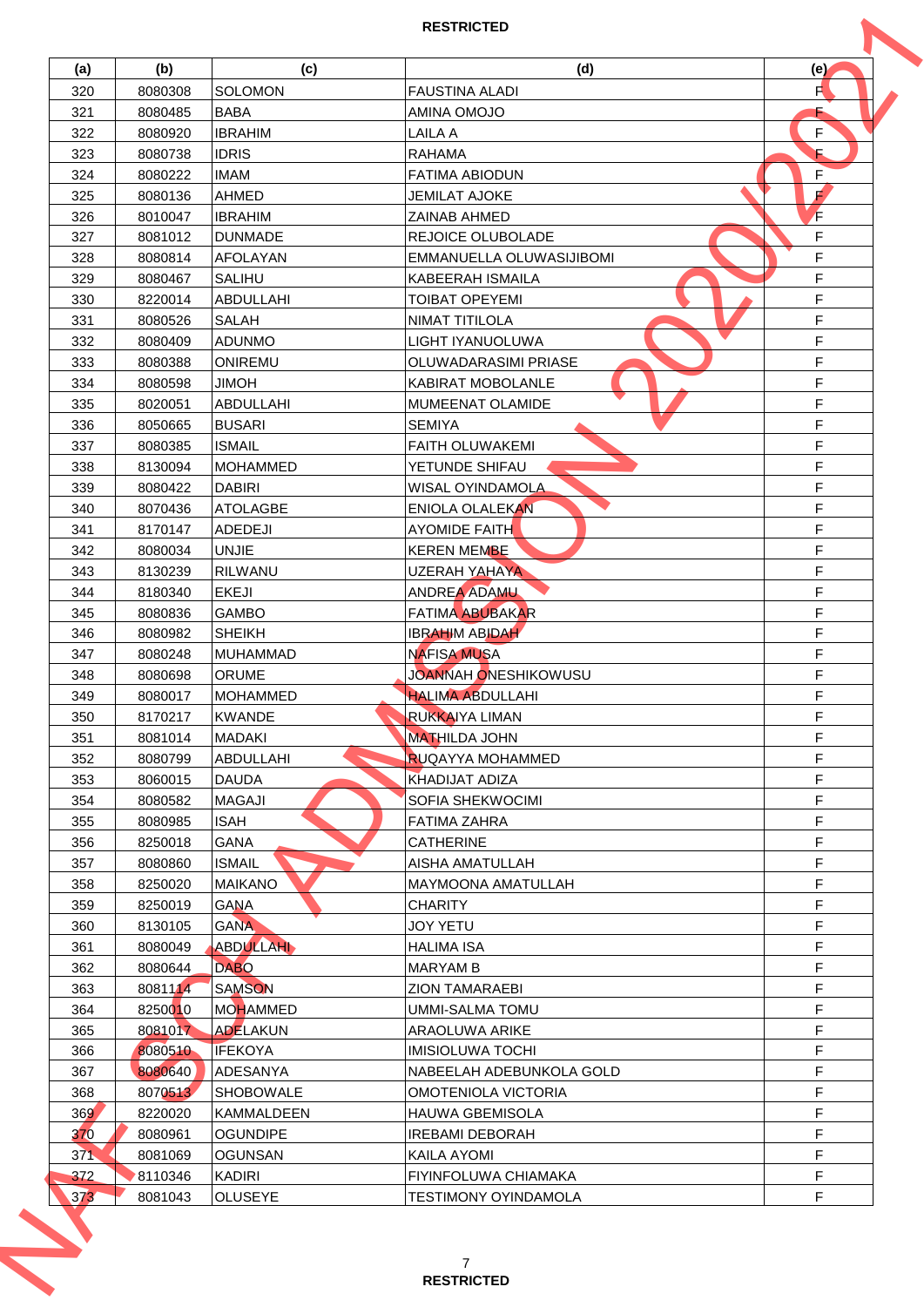| (a)        |         |                   |                                            |     |
|------------|---------|-------------------|--------------------------------------------|-----|
|            | (b)     | (c)               | (d)                                        | (e) |
| 374        | 8080316 | <b>OLUBUYI</b>    | <b>IFEOLUWA BOLANLE</b>                    | F   |
| 375        | 8110347 | <b>KADIRI</b>     | <b>ANJOLAOLUWA</b>                         |     |
| 376        | 8081035 | <b>BODUNWA</b>    | OREOLUWA EMMANUELLA                        | F   |
| 377        | 8080320 | AGBI              | <b>FAVOUR OMOLAYO</b>                      | E   |
| 378        | 8050479 | <b>OLUTUNDE</b>   | <b>OLUWASEUN FAVOUR</b>                    | F   |
| 379        | 8080989 | <b>AKINBOBOLA</b> | <b>IFEOLUWA FAVOUR</b>                     | F   |
| 380        | 8070016 | <b>ADEYEMI</b>    | OLUWABUKOLA ROSELINE                       | F   |
| 381        | 8080440 | <b>ASAGUNLA</b>   | <b>JOSEPHINE</b>                           | F   |
| 382        | 8080891 | <b>OJOGBEDE</b>   | TOLUWANI OLUWASHIDARA                      | F   |
| 383        | 8080777 | <b>SULEIMAN</b>   | <b>IKRAM MAYOWA</b>                        | F   |
| 384        | 8080086 | <b>IBIKUNLE</b>   | NAHEEMAH OLAYANJU                          | F   |
| 385        | 8080019 | <b>OLAJIDE</b>    | <b>PRAISE OLUWANIFEMI</b>                  | F   |
| 386        | 8010210 | <b>AWOTUNDE</b>   | <b>IBUKUNOLUWA ELOHOR</b>                  | F   |
| 387        | 8081042 | <b>BADA</b>       | ALIYAH OYINKANSOLA                         | F   |
| 388        | 8080107 | <b>AMAO</b>       | <b>ESTHER AYOMIDE</b>                      | F   |
| 389        | 8080699 | KILANI            | <b>SURURAH ADEOLA</b>                      | F   |
| 390        | 8050074 | <b>OMOPARIOLA</b> | <b>FISOLA FAITH</b>                        | F   |
| 391        | 8080414 | SAHEED            | RAMATU OYINDAMOLA                          | F   |
| 392        | 8081040 | <b>OGUNSHINA</b>  | HANNAH OLUFUNKE                            | F   |
| 393        | 8080952 | <b>OGUNWALE</b>   | <b>IFE VICTORIA</b>                        | F   |
| 394        | 8080093 | <b>AKANDE</b>     | MARYAM JADESOLA                            | F   |
| 395        | 8080461 | ABDULHAKEEM       | UMMAHANNI YEWANDE                          | F   |
| 396        | 8070075 | <b>HASSAN</b>     | <b>BARAKAT AYOMIDE</b>                     | F   |
| 397        | 8080465 | <b>RASHEED</b>    | YASMIN TEMILOLUWA                          | F   |
| 398        | 8080265 | <b>SHITTU</b>     | <b>AMYRA OMOWONUOLA</b>                    | F   |
| 399        | 8041194 | <b>SULEMAN</b>    | NABLIAH ATINUKE                            | F   |
| 400        | 8081006 | ADELOWO           | <b>ADEDAMOLA VICTORIA</b>                  | F   |
| 401        | 8180059 | <b>ALAO</b>       | <b>MARYAM OLATEJU</b>                      | F   |
| 402        | 8020042 | OSUNBADE          | <b>ADEDOYIN TITOBIOLUWA</b>                | F   |
| 403        | 8050060 | OYEKALE           | <b>SHARON OYEBOLA</b>                      | F   |
| 404        | 8010111 | <b>NYAM</b>       | JOAN AWENG                                 | F   |
| 405        | 8010175 | <b>JIMAM</b>      | <b>NANRUP NANLOH</b>                       | F   |
| 406        | 8080269 | ALHAMDU           | <b>NABIT EMMANUELLA</b>                    | F   |
| 407        | 8080170 | <b>MANGSET</b>    | BENJAMEENA MWANRET                         | F   |
| 408        | 8080175 | <b>MASIYER</b>    | IVANA MALTIBWEH                            | F   |
| 409        | 8010225 | SAMUEL            | <b>FAVOUR BANMUN</b>                       | F   |
| 410        | 8080324 | ZWALDA            | NANLA TIPMICHIT FAVOUR                     | F   |
| 411        | 8010061 | ADAM              | <b>HAJARA</b>                              | F   |
| 412        | 8180022 | <b>MAMUDA</b>     | AISHA ZAMBOGGHOM                           | F   |
| 413        | 8100143 | <b>GOSELLE</b>    | <b>BRENDA FABYEN</b>                       | F   |
| 414        | 8010087 | <b>GOWAL</b>      | PRECIOUS NENZAR                            | F   |
| 415        | 8010232 | <b>LINUS</b>      | LILY BENAN                                 | F   |
| 416        | 8010182 | <b>SUNDAY</b>     | NAANMA NARON                               | F   |
| 417        | 8010167 | <b>KWAPDIMMA</b>  | <b>ROTNEN CHORBE</b>                       | F   |
| 418        | 8010075 | <b>MIKAT</b>      | ZEMNAAN ELIZABETH                          | F   |
| 419        | 8080011 | <b>BAWA</b>       | ZAHRA NENPINMWA                            | F   |
| 420        | 8010029 | <b>WUYEP</b>      | NANFE NANTIM                               | F   |
| 421        | 8081073 | GIZO              | TETNUMUM AYIDAMSU                          | F   |
| 422        | 8010005 | <b>GONGSHAK</b>   | <b>DIIRET THOMAS</b>                       | F   |
| 423        | 8170051 | <b>MACKWIN</b>    | <b>FAVOUR MALIIBWEH</b>                    | F   |
| 424        | 8010012 | RUTH TEYEI MARK   |                                            | F   |
| 425        |         |                   |                                            | F   |
|            | 8010015 | <b>GOLIT</b>      | <b>RUTH NENRIT</b>                         | F   |
| 426<br>427 | 8010038 | <b>MAIMAKO</b>    | KOOMNAAN NAANZEM<br><b>NENZAR PRECIOUS</b> | F   |
|            | 8010048 | <b>SIMON</b>      |                                            |     |